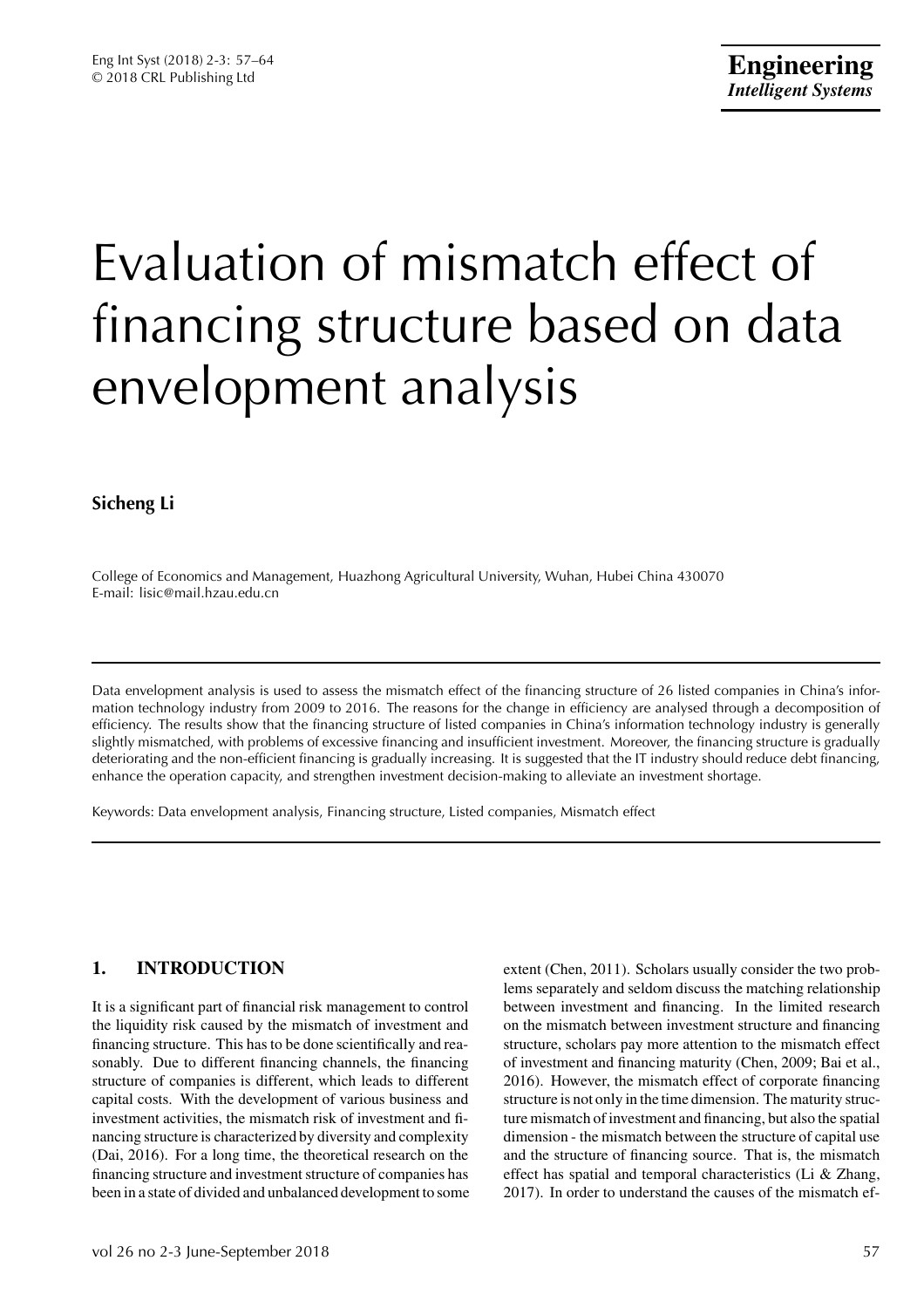fect of financing structure and comprehensively control the mismatch degree, it is particularly important to evaluate the mismatch effect of the financing structure by integrating the space-time characteristics of mismatch effect of the financing structure.

Current research on the rationality of financing are mostly used in the evaluation of financing efficiency (Zhang & Zhang, 2016; Xue et al., 2016; Xie & Ma, 2016). However, the research on the mismatch effect of financing structure has not yet formed a reasonable and complete indicator system and evaluation criteria, which makes the research on the mismatch effect of financing structure lack of comprehensiveness and applicability. Therefore, it is one of the urgent problems in the field of liquidity risk management to develop a scientific and reasonable indicator system and evaluation model for the mismatch effect, so as to guide companies to accurately locate the mismatch risk of financing structure, and take corresponding measures to mitigate the financing risk.

## **2. FORMING-MECHANISM AND EVAL-UATION INDEXES**

## **2.1 Forming-mechanism of mismatch effect of financing structure**

The main sources of the mismatch effect of financing structure are the mismatch of capital use and financing sources, the maturity mismatch of investment and financing.

Financing sources include interest-bearing debt financing, commercial credit debt financing and equity financing. In general, for sustainable companies, the smaller the debt financing, the better. Because the smaller debt financing and the larger equity financing make the advantages that companies do not have to face higher debt repayment pressure, and do not have to pay too much attention to the financial distress caused by the inability to repay debts.

The maturity of financing includes both short-term financing and long-term financing. In general, for sustainable companies, the smaller the short-term financing is, the better. Because the smaller short-term financing andthe larger long-term financing make the advantages that it is not easy to form the problem of "short-term financing and long-term investment", so that companies do not have to face repayment of capital and interest in a short period of time. Meanwhile, they do not have to pay much attention to the financial distress caused by the inability to repay short-term debt. The forming-mechanism of mismatch effect of financing structure is shown in figure 1.



**Figure 1** Forming-mechanism of mismatch effect of financing structure.

#### **2.2 Evaluation Indexes**

The index basis of DEA model measurement is input and output indexes. McLean & Zhao (2014) constructed the "investment-current liabilities" model to study the economic cycle and investor sensitivity based on the "investment-cash flow" sensitivity method (Fazzari et al, 1988). Drawing lessons from McLean & Zhao (2014), in order to further discuss companies' mismatch problem of investment and financing and evaluate the mismatch effect, we choose the financing source structure indexes like total liabilities, interest-bearing debt, interest expense, equity and financing maturity structure indexes like net short-term financing, short-term loans, long-term financing as the input indexes. Meanwhile, output indexes consist of free cash flow, cash, working capital requirements and net value of fixed assets. Evaluation Indexes are shown in table 1.

**Table 1** Evaluation indexes of mismatch effect.

|                               | Input indexes             | Code | Output<br>In-<br>dexes       | Code |
|-------------------------------|---------------------------|------|------------------------------|------|
| Financing                     | Total liabili-            | in1  | Free<br>cash                 | out1 |
| source struc-<br>ture indexes | ties                      |      | flow                         |      |
|                               | Interest-<br>bearing debt | in2  |                              |      |
|                               | Interest ex-<br>pense     | in3  |                              |      |
|                               | Equity                    | in4  |                              |      |
| Financing                     | <b>Net</b><br>short-      | in5  | Cash                         | out2 |
| maturity                      | term financ-              |      |                              |      |
| structure                     | ing                       |      |                              |      |
| indexes                       |                           |      |                              |      |
|                               | Short-term                | in6  | Working                      | out3 |
|                               | loan                      |      | capital<br>re-<br>quirements |      |
|                               | Long-term                 | in7  | Net value of                 | out4 |
|                               | Financing                 |      | fixed assets                 |      |

### **3. EVALUATION MODEL**

In order to evaluate the mismatch effect of a financing structure, it is necessary to obtain the best financing structure, that is, to obtain the best free cash flow and investment appreciation with the smallest financing scale and the longest financing maturity, which is a problem of optimal allocation of resources. Data Envelopment Analysis (DEA) in the evaluation of resource allocation efficiency has several advantages such as multiple inputs and outputs, no preset parameters, no dimensional constraints, the Data Envelopment Analysis is selected as the main evaluation method in this research. DEA has undergone numerous improvements and transformations, and the most typical models are the  $C^2R$  model and the  $BC^2$ model. Based on the  $C^2R$  model and the  $BC^2$  model, the evaluation model of the mismatch effect of financing structure is constructed.

The financing structure mismatch (FSM*j*) is used to represent the financing structure mismatch effect of the j com-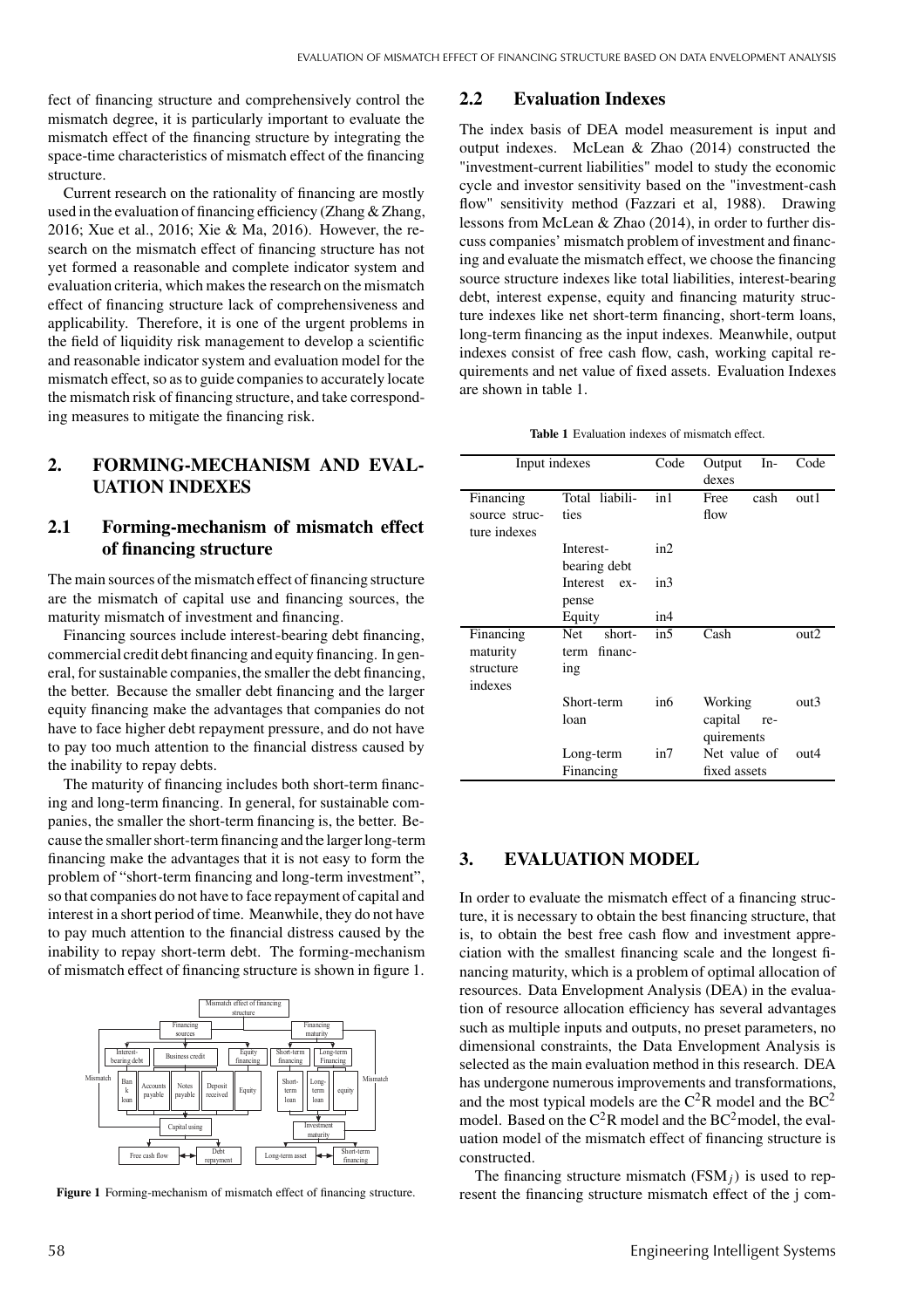pany. The calculation is generally made by technical efficiency ( $\alpha_{\text{tech}} - j$ ), average effective input rate  $\overline{\alpha_{\text{input}-j}}$  and average effective output rate  $\overline{\alpha_{\text{output}-i}}$  (zhang et al., 2014), as shown in formula 1.

$$
FSM_j = \alpha_{tech-j} \times \overline{\alpha_{input-j}} \times \overline{\alpha_{output-j}}
$$
 (1)

Among them, technical efficiency, average effective input rate and average effective output rate are all calculated by the  $C^2R$  model and BC<sup>2</sup> model. Technical efficiency, known as overall efficiency, is the product of pure technical efficiency and scale efficiency. The decision unit with most efficient resource allocation has a technical efficiency of 1, indicating that the decision-making unit is in the best state of overall operation. Pure technical efficiency, known as allocation efficiency, is used to measure the rationality of resource allocation in decision units. The higher the pure technical efficiency is, the more effective the decision-making unit is in using input resources to maximize output. Scale efficiency is used to measure whether the decision unit reaches the optimal state of input and output. The higher the scale efficiency is, the greater the production efficiency is. The average effective input rate represents the average effective input rate of the j company, which is calculated in formula 2. The average effective output rate is the same as this principle. Because  $0 \leq \alpha_{tech-j} \leq 1, 0 \leq \overline{\alpha_{input-j}} \leq 1, 0 \leq \overline{\alpha_{output-j}} \leq 1,$ therefore  $0 \leq FSM_j \leq 1$ .

$$
\overline{\alpha_{input-j}} = \sum_{i=1}^{n} \alpha_{input-ij}/n
$$
 (2)

Through DEA analysis, we can also get the effectiveness of various input indexes which is the degree to which each input of decision-making unit plays a role according to the level of the same industry. Assuming that the actual input amount is  $X_i$  and the input redundancy amount is  $\Delta X_i$ , the input redundancy rate and the effective input rate are respectively shown in formula 3 and formula 4.

$$
\alpha_{input-i} = \Delta X_i / X_i \tag{3}
$$

$$
\beta_{input-i} = 1 - \Delta X_i / X_i \tag{4}
$$

For each output index, DEA analysis can also get its deficiency, that is, the gap between the target output that the decision-making unit should achieve and the actual output of decision-making unit, that is, the improvement space of decision-making unit. Assuming the target output amount is Yi and the output deficit is  $\Delta$  Yi, the output deficit rate and the effective output rate are respectively shown in formula 5 and formula 6.

$$
\alpha_{output-i} = \Delta Y_i / Y_i \tag{5}
$$

$$
\beta_{output-i} = 1 - \Delta Y_i / Y_i \tag{6}
$$

## **4. RESULTS AND ANALYSIS**

#### **4.1 Sample selection and data sources**

(1) Selection of industry to be evaluated

Companies in different industries have different financing structures, and their mismatch standards are different. In order to ensure the homogeneity of the evaluation of the mismatch effect, it is advisable to select companies in the same industry. Throughout all industries in China, the information technology industry has a strong driving force and strong penetration to the other industries. Its rapid development can not only benefit itself, but also promote the development of the other industries. Compared with the traditional industry, the information technology industry is an industry with high investment, high risk and high profit. Due to the lack of collateral and the high rate of failure in R&D, commercial banks are particularly cautious about lending to companies in the industry. As a result, the financing channels of information technology companies are relatively narrow, and the unreasonable financing structure is more prominent. Therefore, this research selects information technology industry as sample industry for the evaluation of mismatch effect of investment and financing structure.

#### (2) Selection of sample companies to be evaluated

The following principles are followed in the selection of specific samples: (1) select only A-share listed companies: (2) select only listed companies of similar size: (3) only listed companies with complete data are selected (4) exclude ST, \*ST and PT companies. Therefore, 26 listed companies in the information technology industry are selected as decisionmaking units (DMU).

(3) Data sources

The research data are panel data of 208 observed financing structures of 26 listed companies in the information technology industry from 2009 to 2016.The data source is CSMAR database, and the related analysis is completed with DEAP2.1.

#### **4.2 Indexes pre-processing**

When using the DEA model to evaluate the mismatch effect of investment and financing structure, the following requirements are put forward for the analysis data: (1) the numerical values of the research indexes are non-negative and non-zero; (2) the input variables are generally that "smaller is better", and the output variables are generally that "bigger is better". However, there are negative number and zero in the indexes in table 1. At the same time, in the input indexes, the in4 and in7 belong to the indexes that "bigger is better", in the output indexes, the out3 belongs to the indexes that "smaller is better", which runs counter to the requirements of the DEA to the data. Therefore, it is necessary to standardize the indexes. Indexes preprocessing follows the following rules: if an input index belongs to "bigger is better" type, using formula 7. If it belongs to the "smaller is better" type, the formula 8 is adopted. Thus, the input indexes after preprocessing satisfies  $1 \leq in'_i \leq 10$ , and all belong to the "smaller is better" type.

$$
in'_{i} = 10^{(in_{imax} - in_{i})/(in_{imax} - in_{imin})}
$$
\n
$$
(7)
$$

$$
in'_{i} = 10^{(in_{i} - in_{min})/(in_{max} - in_{min})}
$$
\n
$$
(8)
$$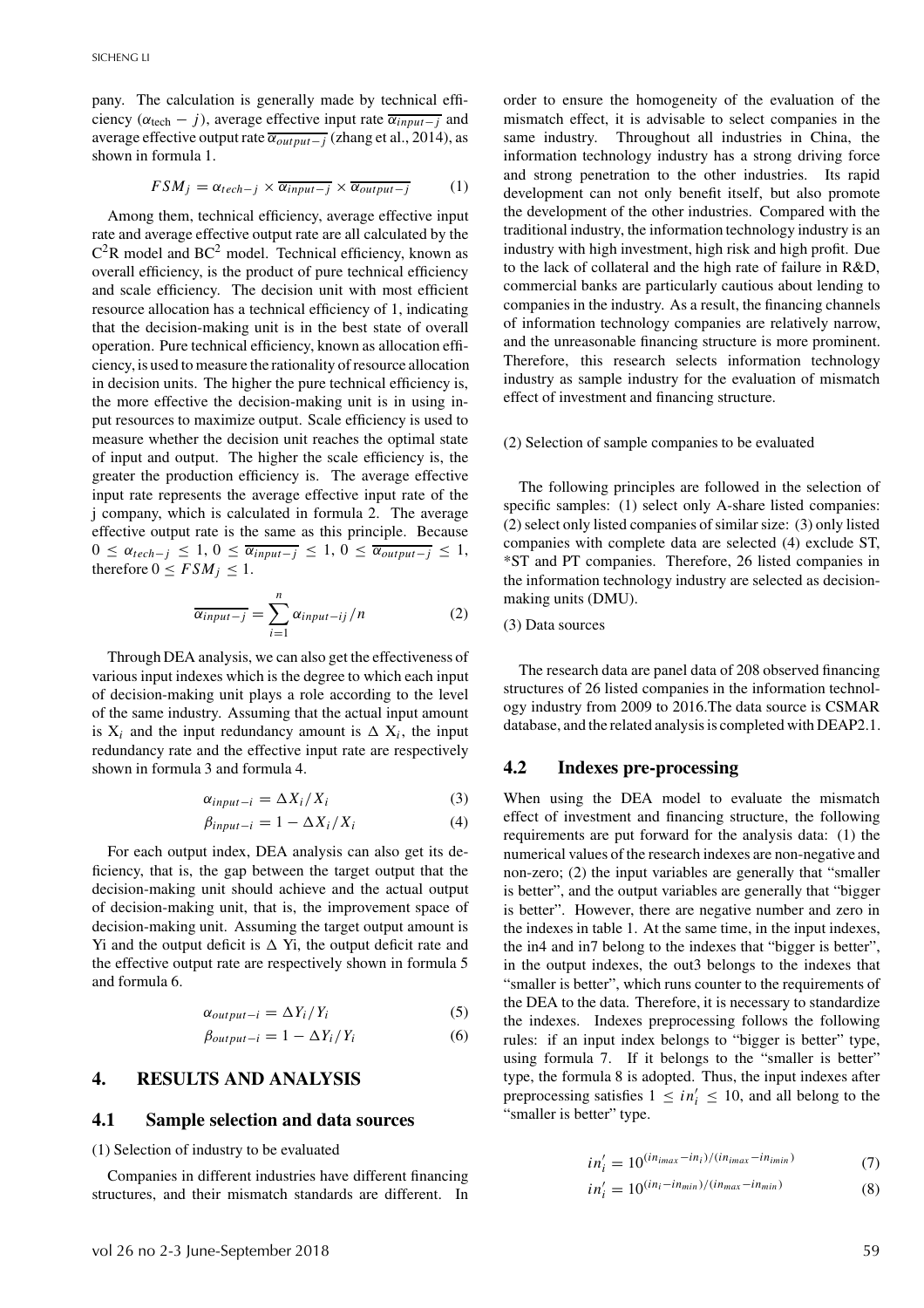If an output index *out<sub>i</sub>* belongs to "the bigger the better" type, the formula 9 is adopted. If it belongs to the "smaller is better" type, the formula 10 is adopted. Thus, the output indexes after preprocessing satisfies  $1 \leq out_i' \leq 0$ , and all belong to the "bigger is better" type.

$$
out'_{i} = 10^{(out_i - out_{imin})/(out_{imax} - out_{imin})}
$$
(9)

$$
out'_{i} = 10^{(out_{imax} - out_{i})/(out_{imax} - out_{imin})}
$$
 (10)

## **4.3 Technical efficiency analysis**

The pre-processed data of 26 listed companies from 2009 to 2016 are imported into the software DEAP2.1 for calculation, so as to obtain the technical efficiency analysis results of the financing structure mismatch effect based on  $C^2R$  model and BC<sup>2</sup> model, including the results from 2009 to 2016. Take 2016 as an example, as shown in Table 2.

**Table 2** Technical efficiency analysis in 2016.

| <b>DMUs</b>       | Technical  | Pure technical | Scale      |
|-------------------|------------|----------------|------------|
|                   | efficiency | efficiency     | efficiency |
| DMU1              | 0.996      | 1              | 0.996      |
| DMU <sub>2</sub>  | 0.982      | 0.987          | 0.994      |
| DMU <sub>3</sub>  | 0.971      | 0.982          | 0.989      |
| DMU4              | 0.991      | 0.995          | 0.996      |
| DMU <sub>5</sub>  | 0.983      | 0.999          | 0.983      |
| DMU <sub>6</sub>  | 1          | 1              | 1          |
| DMU7              | 1          | 1              | 1          |
| DMU <sub>8</sub>  | 0.99       | 0.998          | 0.991      |
| DMU9              | 0.962      | 0.998          | 0.964      |
| DMU <sub>10</sub> | 0.966      | 0.989          | 0.977      |
| DMU11             | 0.985      | 1              | 0.985      |
| DMU <sub>12</sub> | 0.996      | 1              | 0.996      |
| DMU <sub>13</sub> | 0.977      | 0.988          | 0.989      |
| DMU14             | 0.989      | 1              | 0.989      |
| DMU <sub>15</sub> | 0.994      | 0.999          | 0.996      |
| DMU <sub>16</sub> | 0.967      | 0.977          | 0.99       |
| DMU17             | 1          | 1              | 1          |
| DMU18             | 0.954      | 0.965          | 0.988      |
| DMU19             | 0.985      | 0.999          | 0.985      |
| DMU <sub>20</sub> | 0.99       | 1              | 0.99       |
| DMU21             | 0.993      | 0.998          | 0.995      |
| DMU22             | 0.987      | 0.992          | 0.994      |
| DMU <sub>23</sub> | 1          | 1              | 1          |
| DMU24             | 0.996      | 0.997          | 0.999      |
| DMU <sub>25</sub> | 0.981      | 1              | 0.981      |
| DMU <sub>26</sub> | 0.975      | 0.988          | 0.987      |
| Mean              | 0.985      | 0.994          | 0.991      |

Technical efficiency analysis involves the pure technical efficiency and scale efficiency analysis: in terms of pure technical efficiency analysis, in the 26 listed companies, there are 10 companies whose pure technical efficiency is 1. It indicates that these companies achieve the optimal resource allocation efficiency and has a good ability of financing management. For 16 listed companies with pure technical efficiency less than 1, their resource management level needs to be improved. According to the analysis of scale efficiency, among the 26 listed companies, 4 listed companies have scale efficiency of 1, that is, reach the optimal input and output scale, indicating that these listed companies have the appropriate financing scale and reach the optimal production scale. For 22 listed companies whose scale efficiency is less than 1, their financing scale should be appropriately controlled to improve their production efficiency. From the overall perspective, it can be seen from table 2 that only 4 companies among the 26 listed companies have technical efficiency of 1, accounting for 15% of the total number, that is, 85% (100% to 15%) of the information technology listed companies do not have ideal financing structure matching in 2016.

## **4.4 Analysis of effective input rate and effective output rate**

DEA inefficient decision-making unit must have the problem of redundant input or insufficient output. According to this, we can calculate the adjustment amount of the input and output indexes of each DEA inefficient decision-making units, and get the improvement direction of the financing input and the improvement space of the output. According to the model of effective input and effective output, analysis of the 26 listed companies in information technology industry is carried out. The results in 2016 are shown in table 3 and 4. From the perspective of effective input analysis, the results show that 19 listed companies have the problem of excessive investment, that is, these listed companies have not reached the optimal level in input indexes of financing structure, and there is a large optimization space. The other 7 listed companies formed a good investment scale. It can be seen from the average effective input rate in table 3 that the effective input of the 26 listed companies is the total liabilities, followed by shortterm loan, while relatively large invalid input exists in the net short-term financing. From the perspective of effective output analysis, it can be seen from table 4 that the average effective output rate of cash is the lowest (90.8%), which indicates that 26 listed companies have a large space to improve their cash holdings in general. Meanwhile, net fixed asset output (99.4 per cent) is relatively well represented.

#### **4.5 Evaluation of mismatch effect**

Taking DMU2 as an example and using formula 1, its "financing structure mismatch effect" is:

$$
FSM_2 = \alpha_{tech} \times \overline{\alpha_{input}} \times \overline{\alpha_{output}} = 0.982
$$

$$
\times 88.3\% \times 88.3\% = 0.791
$$

The data of 26 listed companies in the information technology industry from 2009 to 2016 were respectively evaluated for the mismatching effect of financing structure, and the degree of mismatching of financing structure of listed companies in the information technology industry was obtained,as shown in table 5.

From the perspective of the changing trend of the mean, as shown in figure 2. The mismatch of the financing structure in the industry as a whole shows a downward trend, which indicates that after the financial crisis in 2008, the financing structure of listed companies in the information technology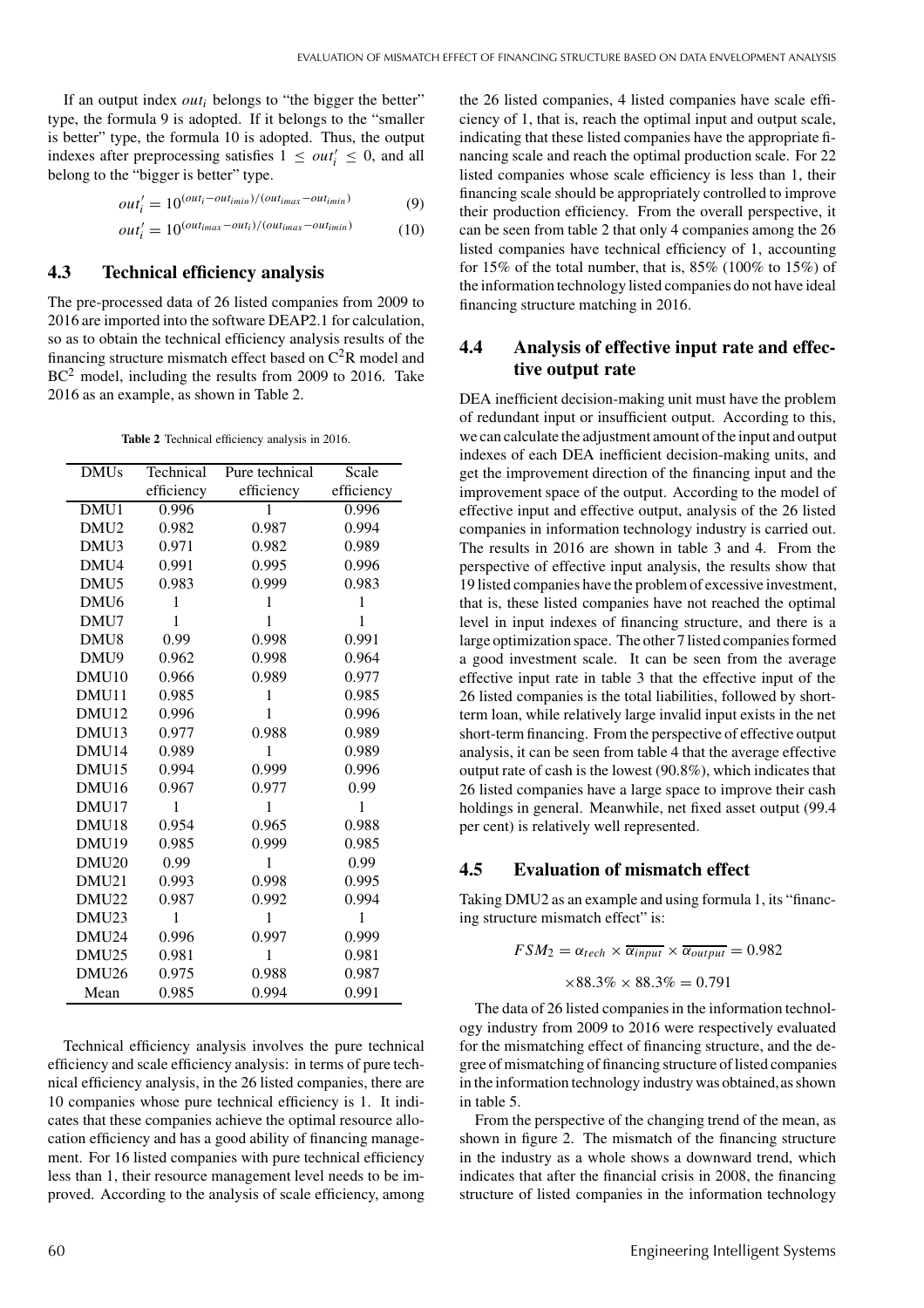| <b>DMUs</b>       |        | Average effec-<br>tive input rate<br>$(\overline{\alpha_{input-j}})$ |        |           |        |        |        |        |
|-------------------|--------|----------------------------------------------------------------------|--------|-----------|--------|--------|--------|--------|
|                   | in1    | $\overline{\text{in2}}$                                              | in3    | in4       | in5    | in 6   | in7    |        |
| DMU1              | 100.0% | 100.0%                                                               | 100.0% | 100.0%    | 100.0% | 100.0% | 100.0% | 100.0% |
| DMU <sub>2</sub>  | 100.0% | 85.5%                                                                | 89.5%  | 88.4%     | 73.7%  | 89.2%  | 91.6%  | 88.3%  |
| DMU3              | 100.0% | 92.7%                                                                | 82.3%  | 94.9%     | 82.2%  | 100.0% | 100.0% | 93.2%  |
| DMU4              | 100.0% | 99.6%                                                                | 99.1%  | 99.9%     | 99.2%  | 99.6%  | 100.0% | 99.6%  |
| DMU <sub>5</sub>  | 100.0% | 99.8%                                                                | 94.6%  | 89.4%     | 86.2%  | 100.0% | 90.7%  | 94.4%  |
| DMU <sub>6</sub>  | 100.0% | 100.0%                                                               | 100.0% | 100.0%    | 100.0% | 100.0% | 100.0% | 100.0% |
| DMU7              | 100.0% | 100.0%                                                               | 100.0% | 100.0%    | 100.0% | 100.0% | 100.0% | 100.0% |
| DMU8              | 100.0% | 99.6%                                                                | 97.6%  | 99.5%     | 100.0% | 99.6%  | 99.5%  | 99.4%  |
| DMU9              | 98.7%  | 100.0%                                                               | 98.4%  | 97.3%     | 100.0% | 100.0% | 97.3%  | 98.8%  |
| DMU <sub>10</sub> | 99.1%  | 100.0%                                                               | 92.5%  | 98.3%     | 95.2%  | 99.9%  | 99.1%  | 97.7%  |
| DMU11             | 100.0% | 100.0%                                                               | 100.0% | 100.0%    | 100.0% | 100.0% | 100.0% | 100.0% |
| DMU12             | 100.0% | 100.0%                                                               | 100.0% | 100.0%    | 100.0% | 100.0% | 100.0% | 100.0% |
| DMU13             | 99.8%  | 99.3%                                                                | 98.4%  | 99.5%     | 99.1%  | 100.0% | 99.8%  | 99.4%  |
| DMU <sub>14</sub> | 99.6%  | 100.0%                                                               | 98.9%  | 99.6%     | 95.6%  | 100.0% | 99.6%  | 99.0%  |
| DMU15             | 100.0% | 99.9%                                                                | 99.2%  | $100.0\%$ | 97.4%  | 99.9%  | 100.0% | 99.5%  |
| DMU16             | 100.0% | 95.1%                                                                | 93.1%  | 98.4%     | 94.2%  | 95.4%  | 98.7%  | 96.4%  |
| DMU17             | 100.0% | 100.0%                                                               | 100.0% | 100.0%    | 100.0% | 100.0% | 100.0% | 100.0% |
| DMU18             | 100.0% | 94.7%                                                                | 91.4%  | 97.4%     | 88.2%  | 96.7%  | 100.0% | 95.5%  |
| DMU <sub>19</sub> | 100.0% | 99.2%                                                                | 94.0%  | 94.8%     | 90.7%  | 100.0% | 95.3%  | 96.3%  |
| DMU <sub>20</sub> | 99.6%  | 100.0%                                                               | 98.8%  | 99.6%     | 96.3%  | 100.0% | 99.6%  | 99.1%  |
| DMU21             | 99.9%  | 100.0%                                                               | 99.1%  | 99.4%     | 98.5%  | 99.9%  | 99.5%  | 99.5%  |
| DMU22             | 100.0% | 99.2%                                                                | 97.2%  | 100.0%    | 96.2%  | 99.1%  | 100.0% | 98.8%  |
| DMU <sub>23</sub> | 100.0% | 100.0%                                                               | 100.0% | 100.0%    | 100.0% | 100.0% | 100.0% | 100.0% |
| DMU <sub>24</sub> | 100.0% | 98.2%                                                                | 93.1%  | 94.2%     | 88.2%  | 99.9%  | 95.4%  | 95.6%  |
| DMU <sub>25</sub> | 99.0%  | 100.0%                                                               | 98.4%  | 98.8%     | 97.2%  | 100.0% | 98.7%  | 98.9%  |
| DMU <sub>26</sub> | 99.7%  | 100.0%                                                               | 98.5%  | 99.6%     | 97.2%  | 99.9%  | 99.7%  | 99.2%  |
| Mean              | 99.8%  | 98.6%                                                                | 96.7%  | 98.0%     | 95.2%  | 99.2%  | 98.6%  | 98.0%  |

**Table 3** Results of effective input of financing structure.



**Figure 2** Mismatch degree of financing structure in information technology industry.

industry is gradually deteriorating, the non-efficient financing is gradually increasing, and there are generally problems of excessive financing and insufficient investment. Therefore, the information technology industry should strengthen the management of financing, operation and investment, reduce debt financing, especially interest-bearing debt financing and short-term financing, enhance the operation capacity, strive to improve the free cash flow, and strengthen investment decision-making to alleviate the shortage of investment.

In terms of distribution, the mismatch degree of financing structure can be divided into four different grades: "severe mismatch", "moderate mismatch", "slight mismatch" and "matching". According to table 8, the annual minimum of financing structure mismatch degree  $FSM<sub>min</sub>$  can be seen from 2009 to 2016 respectively, and the maximum  $FSM_{\text{max}}=100\%$ . If  $FSM=100\%$ , it indicates that the company has the optimal allocation of financing resources and the financing structure reaches the optimal matching state. Thereby, the lower FSM is, the greater the mismatch degree is. Accordingly, this research takes  $\text{FSM}_{\text{matching}}$ =100% as the standard of matching, take the  $FSM_{\text{moderate}} = FSM_{\text{matching}} - 2/3$  $\times$  (FSM<sub>matching</sub>- FSM<sub>min</sub>) as the critical value of moderate mismatch, when FSM<FSM<sub>moderate</sub>,the financing structure is in the state of "severe mismatch". In addition, this research takes the FSM<sub>slight</sub>= FSM<sub>matching</sub>-  $1/3 \times$  (FSM<sub>matching</sub>- the FSMmin) as the critical value of "slight mismatch". The distribution range of critical value of mismatch effect of listed companies in information technology industry is shown in table 6.

According to table 6, the distribution of the financing structure mismatch degree of 26 listed companies in the information technology industry can be determined, as shown in table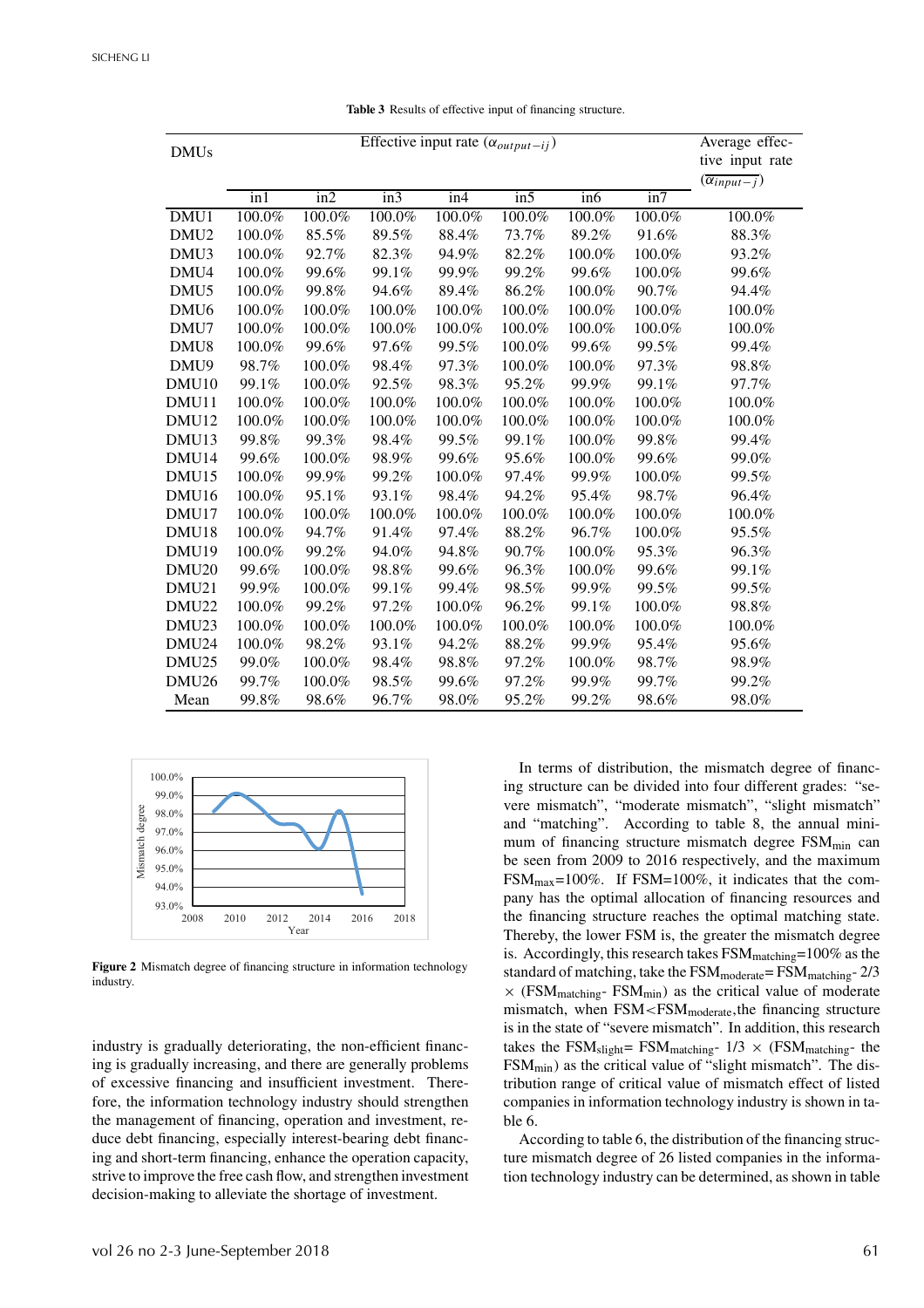|                   | Effective output rate |        |        |        | Average effective output rate |
|-------------------|-----------------------|--------|--------|--------|-------------------------------|
| <b>DMUs</b>       | out1                  | out2   | out3   | out4   |                               |
| DMU1              | 100.0%                | 100.0% | 100.0% | 100.0% | 100.0%                        |
| DMU <sub>2</sub>  | 100.0%                | 65.8%  | 100.0% | 99.0%  | 91.2%                         |
| DMU <sub>3</sub>  | 86.8%                 | 63.4%  | 94.9%  | 100.0% | 86.3%                         |
| DMU4              | 100.0%                | 98.1%  | 99.8%  | 100.0% | 99.5%                         |
| DMU <sub>5</sub>  | 100.0%                | 70.2%  | 98.6%  | 97.6%  | 91.6%                         |
| DMU <sub>6</sub>  | 100.0%                | 100.0% | 100.0% | 100.0% | 100.0%                        |
| DMU7              | 100.0%                | 100.0% | 100.0% | 100.0% | 100.0%                        |
| DMU <sub>8</sub>  | 95.0%                 | 99.3%  | 99.1%  | 99.7%  | 98.3%                         |
| DMU9              | 100.0%                | 98.9%  | 92.5%  | 96.7%  | 97.0%                         |
| DMU <sub>10</sub> | 89.8%                 | 87.7%  | 98.1%  | 98.8%  | 93.6%                         |
| DMU11             | 100.0%                | 100.0% | 100.0% | 100.0% | 100.0%                        |
| DMU <sub>12</sub> | 100.0%                | 100.0% | 100.0% | 100.0% | 100.0%                        |
| DMU <sub>13</sub> | 98.8%                 | 96.4%  | 98.8%  | 99.7%  | 98.4%                         |
| DMU <sub>14</sub> | 99.8%                 | 88.9%  | 100.0% | 99.4%  | 97.0%                         |
| DMU <sub>15</sub> | 100.0%                | 93.9%  | 99.8%  | 100.0% | 98.4%                         |
| DMU <sub>16</sub> | 99.2%                 | 100.0% | 98.8%  | 99.1%  | 99.3%                         |
| DMU17             | 100.0%                | 100.0% | 100.0% | 100.0% | 100.0%                        |
| DMU <sub>18</sub> | 100.0%                | 81.7%  | 96.9%  | 98.8%  | 94.4%                         |
| DMU <sub>19</sub> | 100.0%                | 79.2%  | 97.3%  | 98.3%  | 93.7%                         |
| DMU <sub>20</sub> | 95.4%                 | 90.6%  | 100.0% | 99.8%  | 96.4%                         |
| DMU21             | 99.7%                 | 96.7%  | 99.9%  | 100.0% | 99.1%                         |
| DMU22             | 100.0%                | 92.7%  | 99.6%  | 99.7%  | 98.0%                         |
| DMU <sub>23</sub> | 100.0%                | 100.0% | 100.0% | 100.0% | 100.0%                        |
| DMU <sub>24</sub> | 94.3%                 | 73.5%  | 100.0% | 100.0% | 91.9%                         |
| DMU <sub>25</sub> | 100.0%                | 91.1%  | 98.3%  | 99.4%  | 97.2%                         |
| DMU <sub>26</sub> | 100.0%                | 92.7%  | 98.3%  | 99.5%  | 97.6%                         |
| Mean              | 98.4%                 | 90.8%  | 98.9%  | 99.4%  | 96.9%                         |

**Table 4** Results of effective output of financing structure.



**Figure 3** Distribution of financing structure mismatch in information technology industry.

7 and figure 3.

From table 6, 7 and figure 3, the number of companies with matching financing structure in information technology industry accounts for only half of the total from 2009 to 2016. It is shown that China's information technology industry is generally in a state of slight mismatch, followed by the number of companies with moderate mismatching financing structure. In addition, since 2010, the number of companies with matching financing structure in China's information technology industry has been decreasing year by year, and the number of companies with slight mismatching financing structure has been increasing year by year, which further indicates that the

financing structure of China's information technology industry is gradually changing to mismatch and is deteriorating year by year.

## **5. CONCLUSION**

As two basic financial activities of a company, investment and financing activities are closely related to each other. Based on the above empirical analysis on the evaluation of the mismatch effect of investment and financing structure of listed companies in information technology industry, the following conclusions are drawn in this research. Firstly, the mismatch effect of investment and financing has spatial and temporal characteristics, included the financing maturity structure mismatch and financing source structure mismatch. Secondly, the data envelopment analysis method is used to build evaluation model, which can directly analyze and evaluate the mismatch effect of financing structure. Thirdly, the financing structure of listed companies in China's information technology industry is generally in a state of slight mismatch, with problems of excessive financing and insufficient investment. Moreover, the financing structure is gradually deteriorating and inefficient financing is gradually increasing. Therefore, information technology companies should strengthen the management of investment and financing. For companies with mismatch of financing source structure, they should pay attention to the enhancement of their operating capacity, increase free cash flow,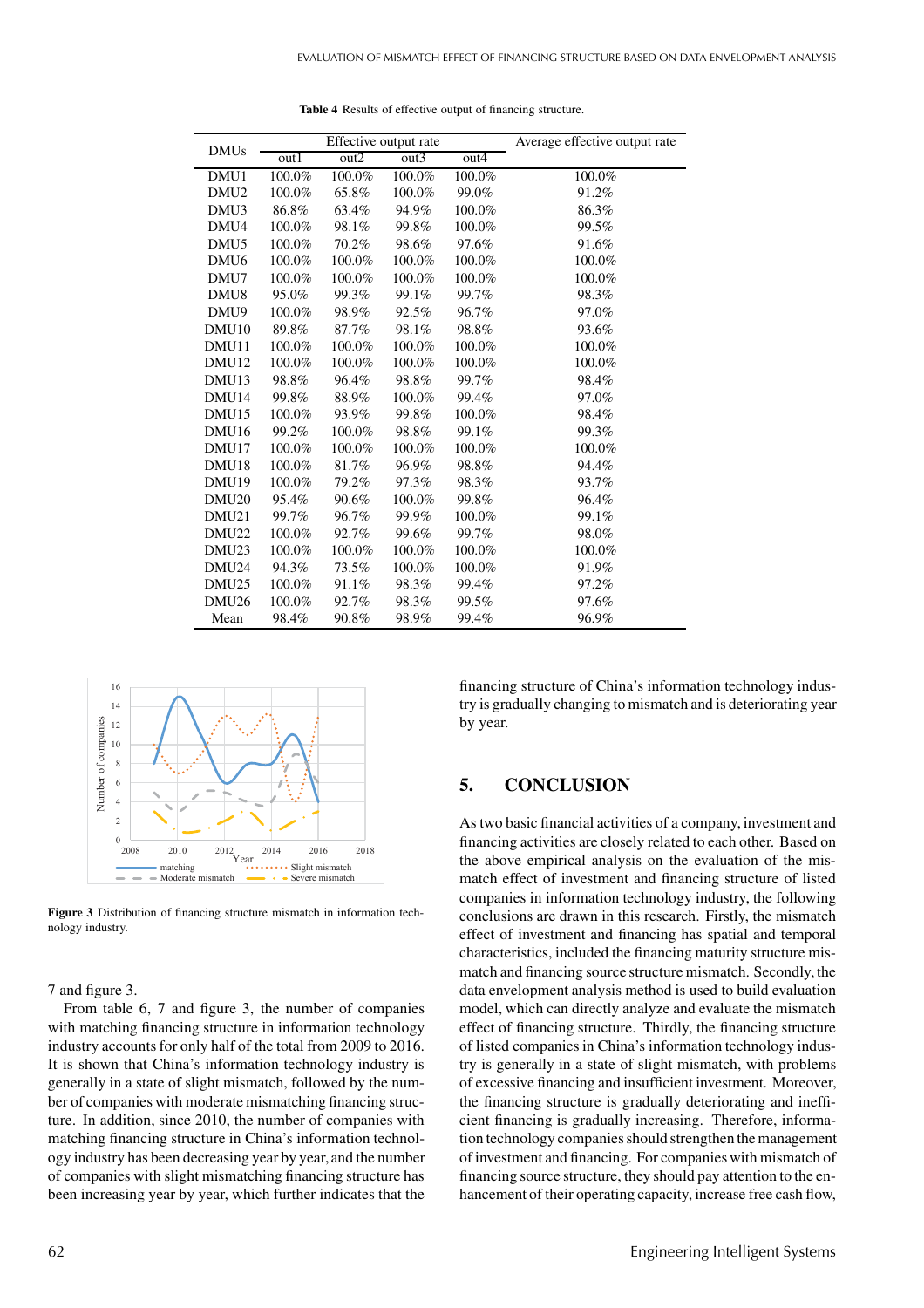| <b>DMUs</b>       | 2009   | 2010   | 2011   | 2012   | 2013   | 2014   | 2015   | 2016   |
|-------------------|--------|--------|--------|--------|--------|--------|--------|--------|
| DMU1              | 99.5%  | 100.0% | 100.0% | 100.0% | 100.0% | 100.0% | 100.0% | 99.6%  |
| DMU <sub>2</sub>  | 100.0% | 100.0% | 98.0%  | 100.0% | 88.7%  | 74.6%  | 100.0% | 79.1%  |
| DMU <sub>3</sub>  | 100.0% | 100.0% | 100.0% | 98.9%  | 100.0% | 100.0% | 99.5%  | 78.0%  |
| DMU4              | 98.1%  | 99.0%  | 98.6%  | 98.6%  | 97.8%  | 98.5%  | 98.2%  | 98.2%  |
| DMU <sub>5</sub>  | 98.4%  | 98.7%  | 96.8%  | 94.8%  | 96.3%  | 99.0%  | 95.4%  | 85.0%  |
| DMU <sub>6</sub>  | 100.0% | 100.0% | 100.0% | 100.0% | 100.0% | 100.0% | 100.0% | 100.0% |
| DMU7              | 100.0% | 100.0% | 100.0% | 100.0% | 100.0% | 100.0% | 100.0% | 100.0% |
| DMU <sub>8</sub>  | 95.4%  | 98.4%  | 98.1%  | 98.8%  | 99.1%  | 98.0%  | 99.3%  | 96.7%  |
| DMU9              | 93.5%  | 97.6%  | 96.8%  | 94.7%  | 95.8%  | 98.2%  | 100.0% | 92.3%  |
| DMU <sub>10</sub> | 96.7%  | 97.7%  | 95.6%  | 93.2%  | 90.2%  | 89.9%  | 96.0%  | 88.4%  |
| DMU11             | 99.8%  | 100.0% | 100.0% | 99.9%  | 100.0% | 100.0% | 100.0% | 98.5%  |
| DMU <sub>12</sub> | 99.9%  | 100.0% | 100.0% | 98.3%  | 100.0% | 100.0% | 100.0% | 99.6%  |
| DMU <sub>13</sub> | 96.3%  | 98.4%  | 97.1%  | 96.8%  | 94.1%  | 96.8%  | 97.5%  | 95.6%  |
| DMU <sub>14</sub> | 99.7%  | 100.0% | 100.0% | 99.9%  | 99.8%  | 99.8%  | 100.0% | 95.0%  |
| DMU <sub>15</sub> | 97.5%  | 99.4%  | 99.1%  | 98.6%  | 99.5%  | 98.8%  | 98.5%  | 97.4%  |
| DMU <sub>16</sub> | 100.0% | 100.0% | 97.7%  | 96.9%  | 95.4%  | 89.6%  | 96.8%  | 92.6%  |
| DMU17             | 93.1%  | 96.7%  | 100.0% | 100.0% | 99.8%  | 99.8%  | 100.0% | 100.0% |
| DMU <sub>18</sub> | 97.2%  | 100.0% | 98.0%  | 97.7%  | 99.8%  | 87.4%  | 96.7%  | 86.0%  |
| DMU <sub>19</sub> | 100.0% | 100.0% | 99.1%  | 98.7%  | 92.5%  | 93.2%  | 92.8%  | 88.9%  |
| DMU <sub>20</sub> | 100.0% | 100.0% | 100.0% | 99.4%  | 98.8%  | 98.5%  | 97.6%  | 94.6%  |
| DMU <sub>21</sub> | 98.4%  | 98.3%  | 96.1%  | 97.8%  | 98.9%  | 98.1%  | 97.1%  | 97.9%  |
| DMU <sub>22</sub> | 100.0% | 93.7%  | 92.4%  | 89.6%  | 91.1%  | 92.5%  | 95.3%  | 95.6%  |
| DMU <sub>23</sub> | 99.8%  | 100.0% | 100.0% | 91.2%  | 100.0% | 100.0% | 100.0% | 100.0% |
| DMU <sub>24</sub> | 92.0%  | 100.0% | 100.0% | 100.0% | 100.0% | 100.0% | 100.0% | 87.5%  |
| DMU <sub>25</sub> | 97.2%  | 100.0% | 98.7%  | 95.2%  | 96.3%  | 87.9%  | 93.0%  | 94.3%  |
| DMU <sub>26</sub> | 98.9%  | 99.0%  | 99.3%  | 96.2%  | 97.5%  | 96.7%  | 97.4%  | 94.4%  |
| Mean              | 98.1%  | 99.1%  | 98.5%  | 97.5%  | 97.4%  | 96.1%  | 98.1%  | 93.7%  |

**Table 5** Mismatch degree of financial structure of the listed companies from 2009 to 2016.

**Table 6** Critical value of mismatch effect.

| Year | Matching  | Slight mismatch    | Moderate mismatch  | Severe mismatch |
|------|-----------|--------------------|--------------------|-----------------|
| 2009 | $= 100\%$ | $\sqrt{97.3\%, 1}$ | $[94.6\%, 97.3\%)$ | $[0, 94.6\%)$   |
| 2010 | $= 100\%$ | $[97.9\%, 1)$      | $[95.8\%, 97.9\%]$ | $[0, 95.8\%)$   |
| 2011 | $= 100\%$ | $[97.5\%, 1)$      | $[94.9\%, 97.5\%)$ | $[0, 94.9\%)$   |
| 2012 | $= 100\%$ | $[96.5\%, 1)$      | $[93.1\%, 96.5\%)$ | $[0, 93.1\%)$   |
| 2013 | $= 100\%$ | $[96.2\%, 1)$      | $[92.4\%, 96.2\%)$ | $[0, 92.4\%)$   |
| 2014 | $= 100\%$ | $[91.5\%, 1)$      | $[83.1\%, 91.5\%)$ | $[0, 83.1\%)$   |
| 2015 | $= 100\%$ | $[97.6\%, 1)$      | $[95.2\%, 97.6\%)$ | $[0, 95.2\%)$   |
| 2016 | $= 100\%$ | $[92.7\%, 1)$      | $[85.4\%, 92.7\%)$ | $[0, 85.4\%)$   |

**Table 7** Statistics of financial structure mismatch in information technology industry

| Mismatch degree   | Mismatch companies |      |      |      |      |      |      |      |
|-------------------|--------------------|------|------|------|------|------|------|------|
|                   | 2009               | 2010 | 2011 | 2012 | 2013 | 2014 | 2015 | 2016 |
| Matching          |                    |      |      |      |      |      |      |      |
| Slight mismatch   | 10                 |      |      |      |      |      |      |      |
| Moderate mismatch |                    | Ĵ,   |      |      |      |      |      |      |
| Severe mismatch   |                    |      |      |      |      |      |      |      |

and reduce unnecessary financing. For companies with mismatch of financing maturity structure, investment decisions should be strengthened to alleviate the shortage of investment.

## **ACKNOWLEDGEMENT**

This work was supported by national social science fund (No. 18CGL011) and the fundamental research funds forthe central universities (No. 2662016QD054).